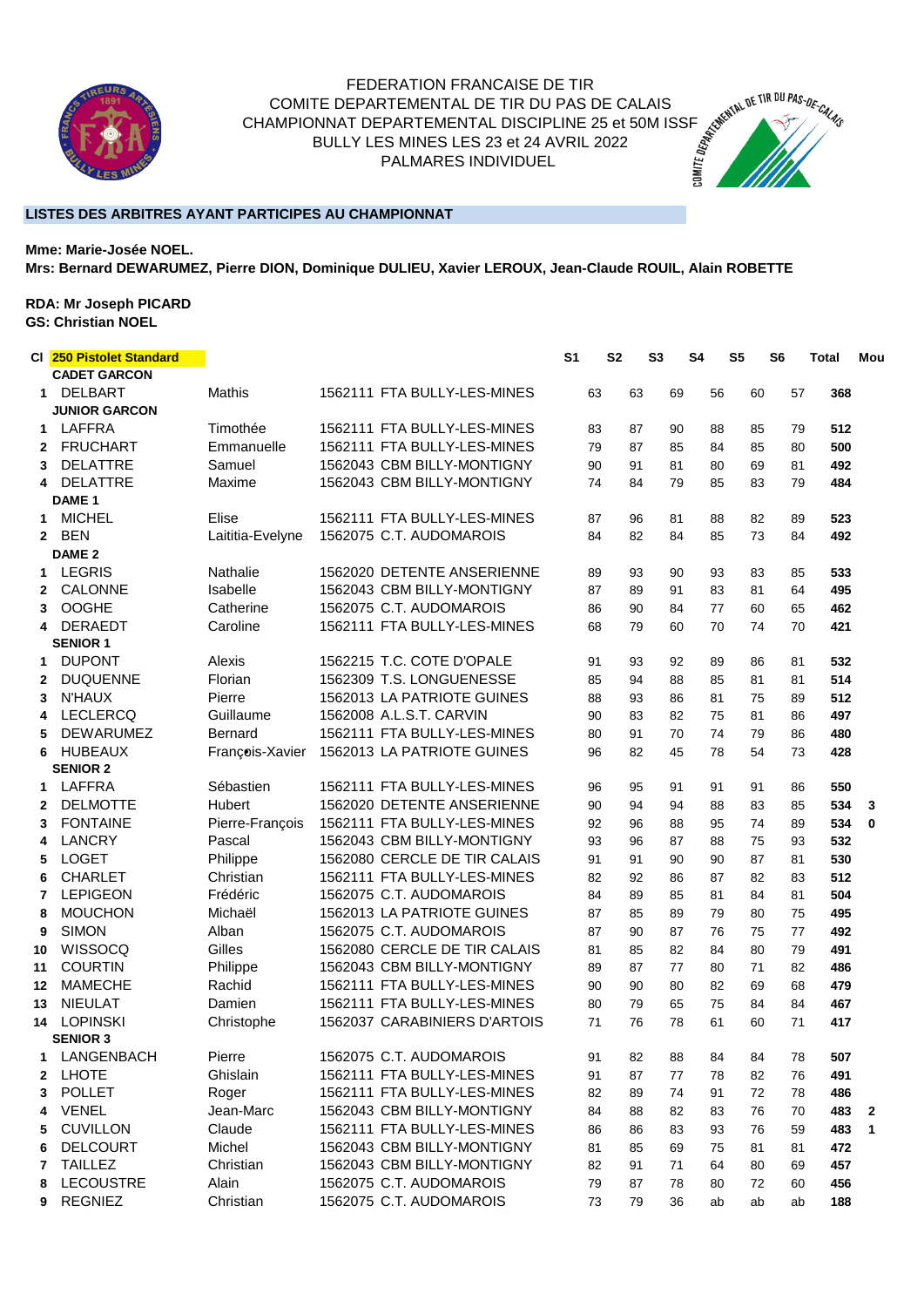|              | <u>ZII FISIOIELFEIGUSSIOII GEIILIAIE</u><br><b>SENIOR 1</b> |                    |                                                          |    |    |    |    |    |    |     |   |
|--------------|-------------------------------------------------------------|--------------------|----------------------------------------------------------|----|----|----|----|----|----|-----|---|
|              | 1 BOURRIEZ                                                  | Mickaël            | 1562043 CBM BILLY-MONTIGNY                               | 98 | 97 | 92 | 91 | 93 | 91 | 562 |   |
|              | 2 HUARD                                                     | Romain             | 1562043 CBM BILLY-MONTIGNY                               | 92 | 94 | 94 | 94 | 92 | 89 | 555 |   |
|              | <b>SENIOR 2</b>                                             |                    |                                                          |    |    |    |    |    |    |     |   |
| 1            | <b>FONTAINE</b>                                             | Pierre-François    | 1562111 FTA BULLY-LES-MINES                              | 93 | 95 | 93 | 96 | 90 | 97 | 564 |   |
|              | 2 LANCRY                                                    | Pascal             | 1562043 CBM BILLY-MONTIGNY                               | 97 | 96 | 92 | 86 | 95 | 91 | 557 |   |
|              | 3 LAFFRA                                                    | Sébastien          | 1562111 FTA BULLY-LES-MINES                              | 92 | 92 | 92 | 93 | 90 | 94 | 553 |   |
| 4            | <b>DELMOTTE</b>                                             | Hubert             | 1562020 DETENTE ANSERIENNE                               | 93 | 94 | 91 | 93 | 82 | 94 | 547 |   |
|              | 5 LEGRIS                                                    | Nathalie           | 1562020 DETENTE ANSERIENNE                               | 91 | 88 | 89 | 87 | 84 | 81 | 520 |   |
| 6            | <b>COURTIN</b>                                              | Philippe           | 1562043 CBM BILLY-MONTIGNY                               | 81 | 89 | 92 | 86 | 86 | 80 | 514 |   |
| $\mathbf{7}$ | <b>NIEULAT</b>                                              | Damien             | 1562111 FTA BULLY-LES-MINES                              | 86 | 81 | 90 | 84 | 79 | 73 | 493 |   |
|              | 8 LEPIGEON                                                  | Frédéric           | 1562075 C.T. AUDOMAROIS                                  | 86 | 75 | 67 | 80 | 88 | 83 | 479 |   |
|              | <b>SENIOR 3</b>                                             |                    |                                                          |    |    |    |    |    |    |     |   |
| $\mathbf 1$  | VENEL                                                       | Jean-Marc          | 1562043 CBM BILLY-MONTIGNY                               | 97 | 97 | 89 | 87 | 77 | 81 | 528 |   |
| $\mathbf{2}$ | <b>DELCOURT</b>                                             | Michel             | 1562043 CBM BILLY-MONTIGNY                               | 88 | 80 | 86 | 86 | 90 | 90 | 520 |   |
| 3            | CLAVAUD                                                     | Michel-Roger       | 1562215 T.C. COTE D'OPALE                                | 83 | 80 | 89 | 83 | 83 | 93 | 511 |   |
| 4            | <b>OOGHE</b>                                                | Catherine          | 1562075 C.T. AUDOMAROIS                                  | 83 | 90 | 93 | 77 | 86 | 77 | 506 | 1 |
| 5.           | <b>TAILLEZ</b>                                              | Christian          | 1562043 CBM BILLY-MONTIGNY                               | 91 | 88 | 89 | 69 | 89 | 80 | 506 | 0 |
| 6            | LANGENBACH                                                  | Pierre             | 1562075 C.T. AUDOMAROIS                                  | 81 | 87 | 85 | 75 | 85 | 90 | 503 |   |
| 7            | <b>CUVILLON</b>                                             | Claude             | 1562111 FTA BULLY-LES-MINES                              | 93 | 91 | 90 | 87 | 58 | 83 | 502 |   |
| 8            | LECOUSTRE                                                   | Alain              | 1562075 C.T. AUDOMAROIS                                  | 73 | 86 | 81 | 67 | 89 | 78 | 474 |   |
| 9            | <b>REGNIEZ</b>                                              | Christian          | 1562075 C.T. AUDOMAROIS                                  | 83 | 79 | 92 | 77 | 73 | 68 | 472 |   |
|              | 252 Pistolet 25 mètres                                      |                    |                                                          |    |    |    |    |    |    |     |   |
|              | <b>CADET FILLE</b>                                          |                    |                                                          |    |    |    |    |    |    |     |   |
|              | <b>CADET GARCON</b>                                         |                    |                                                          |    |    |    |    |    |    |     |   |
|              | 1 DELBART                                                   | <b>Mathis</b>      | 1562111 FTA BULLY-LES-MINES                              | 65 | 65 | 76 | 91 | 64 | 73 | 434 |   |
|              | <b>JUNIOR FILLE</b>                                         |                    |                                                          |    |    |    |    |    |    |     |   |
|              | 1 FRUCHART                                                  | Emmanuelle         | 1562111 FTA BULLY-LES-MINES                              | 90 | 78 | 88 | 83 | 95 | 88 | 522 |   |
|              | <b>JUNIOR GARCON</b>                                        |                    |                                                          |    |    |    |    |    |    |     |   |
|              | 1 LAFFRA                                                    | Timothée           | 1562111 FTA BULLY-LES-MINES                              | 90 | 89 | 87 | 96 | 95 | 90 | 547 |   |
|              | 2 DELATTRE                                                  | Maxime             | 1562043 CBM BILLY-MONTIGNY                               | 90 | 80 | 88 | 94 | 86 | 89 | 527 |   |
|              | 3 DELATTRE                                                  | Samuel             | 1562043 CBM BILLY-MONTIGNY                               | 85 | 87 | 91 | 79 | 86 | 85 | 513 |   |
|              | 4 ALBUQUERQUE                                               | Pierre             | 1562111 FTA BULLY-LES-MINES                              | 87 | 89 | 95 | 88 | 68 | 84 | 511 |   |
|              | DAME <sub>1</sub>                                           |                    |                                                          |    |    |    |    |    |    |     |   |
|              | 1 BEN                                                       | Laititia-Evelyne   | 1562075 C.T. AUDOMAROIS                                  | 87 | 80 | 84 | 95 | 92 | 88 | 526 |   |
|              | 2 MICHEL                                                    | Elise              | 1562111 FTA BULLY-LES-MINES                              | 91 | 89 | 96 | 81 | 83 | 85 | 525 |   |
|              | DAME <sub>2</sub>                                           |                    |                                                          |    |    |    |    |    |    |     |   |
|              | 1 LEGRIS                                                    | Nathalie           | 1562020 DETENTE ANSERIENNE                               | 92 | 91 | 94 | 88 | 84 | 90 | 539 |   |
|              | HM SECULA                                                   | Mathilde           | 1559128 LA MADELEINOISE TIR                              | 89 | 96 | 88 | 82 | 94 | 82 | 531 |   |
| $\mathbf{2}$ | CALONNE                                                     | Isabelle           | 1562043 CBM BILLY-MONTIGNY                               | 84 | 91 | 85 | 85 | 86 | 87 | 518 |   |
|              | 3 DERAEDT                                                   | Caroline           | 1562111 FTA BULLY-LES-MINES                              | 84 | 85 | 84 | 90 | 70 | 75 | 488 |   |
|              | <b>SENIOR 1</b>                                             |                    |                                                          |    |    |    |    |    |    |     |   |
| 1.           | <b>BOURRIEZ</b>                                             | Mickaël            | 1562043 CBM BILLY-MONTIGNY                               | 94 | 98 | 94 | 96 | 95 | 95 | 572 |   |
| $\mathbf{2}$ | <b>N'HAUX</b>                                               | Pierre             | 1562013 LA PATRIOTE GUINES                               | 86 | 95 | 96 | 87 | 93 | 94 | 551 |   |
| 3            | <b>DUPONT</b>                                               | Alexis             | 1562215 T.C. COTE D'OPALE                                | 93 | 96 | 88 | 86 | 89 | 90 | 542 |   |
| 4            | <b>HUBEAUX</b>                                              | François-Xavier    | 1562013 LA PATRIOTE GUINES                               | 88 | 91 | 92 | 87 | 83 | 84 | 525 |   |
| 5            | <b>FRION</b>                                                | Pierre-Etienne     | 1562037 CARABINIERS D'ARTOIS                             | 86 | 97 | 95 | 72 | 83 | 83 | 516 |   |
| 6            | <b>LECLERCQ</b>                                             | Guillaume          | 1562008 A.L.S.T. CARVIN                                  | 90 | 88 | 95 | 85 | 72 | 80 | 510 |   |
| 7            | <b>DEWARUMEZ</b>                                            | Bernard            | 1562111 FTA BULLY-LES-MINES                              | 83 | 85 | 92 | 69 | 86 | 81 | 496 |   |
| 8            | <b>HOPPE</b>                                                | François           | 1562043 CBM BILLY-MONTIGNY                               | 88 | 82 | 84 | 73 | 79 | 83 | 489 |   |
|              | <b>SENIOR 2</b>                                             |                    |                                                          |    |    |    |    |    |    |     |   |
| 1            | LAFFRA                                                      | Sébastien          | 1562111 FTA BULLY-LES-MINES                              | 91 | 96 | 95 | 97 | 95 | 97 | 571 |   |
| $\mathbf{2}$ | <b>FONTAINE</b>                                             | Pierre-François    | 1562111 FTA BULLY-LES-MINES                              | 95 | 91 | 96 | 97 | 93 | 97 | 569 |   |
| 3            | <b>DELMOTTE</b>                                             | Hubert             | 1562020 DETENTE ANSERIENNE                               | 94 | 96 | 95 | 96 | 88 | 95 | 564 |   |
| 4            | <b>LOGET</b>                                                | Philippe           | 1562080 CERCLE DE TIR CALAIS                             | 96 | 91 | 90 | 94 | 96 | 96 | 563 |   |
| 5.           | LANCRY                                                      | Pascal             | 1562043 CBM BILLY-MONTIGNY                               | 95 | 95 | 92 | 92 | 93 | 94 | 561 |   |
|              | ALBUQUERQUE                                                 | Eric               | 1562111 FTA BULLY-LES-MINES                              | 95 | 87 | 81 |    | 94 | 95 | 541 |   |
| 6            | LETIENNE                                                    |                    | 1562111 FTA BULLY-LES-MINES                              | 93 | 86 |    | 89 | 84 | 90 | 523 |   |
| $\mathbf{7}$ | <b>MOUCHON</b>                                              | Laurent<br>Michaël | 1562013 LA PATRIOTE GUINES                               | 80 |    | 90 | 80 |    |    |     |   |
| 8            |                                                             |                    |                                                          |    | 82 | 85 | 91 | 88 | 92 | 518 |   |
| 9            | <b>WISSOCQ</b>                                              | Gilles             | 1562080 CERCLE DE TIR CALAIS                             | 78 | 89 | 83 | 84 | 90 | 87 | 511 |   |
| 10           | <b>MAMECHE</b>                                              | Rachid             | 1562111 FTA BULLY-LES-MINES<br>1562215 T.C. COTE D'OPALE | 89 | 90 | 89 | 82 | 72 | 85 | 507 |   |
| 11           | <b>FOURCROY</b>                                             | Damien             |                                                          | 86 | 89 | 78 | 75 | 82 | 83 | 493 |   |
| 12           | <b>SIMON</b>                                                | Alban              | 1562075 C.T. AUDOMAROIS                                  | 72 | 82 | 81 | 69 | 65 | 84 | 453 |   |

**251 Pistolet Percussion Centrale**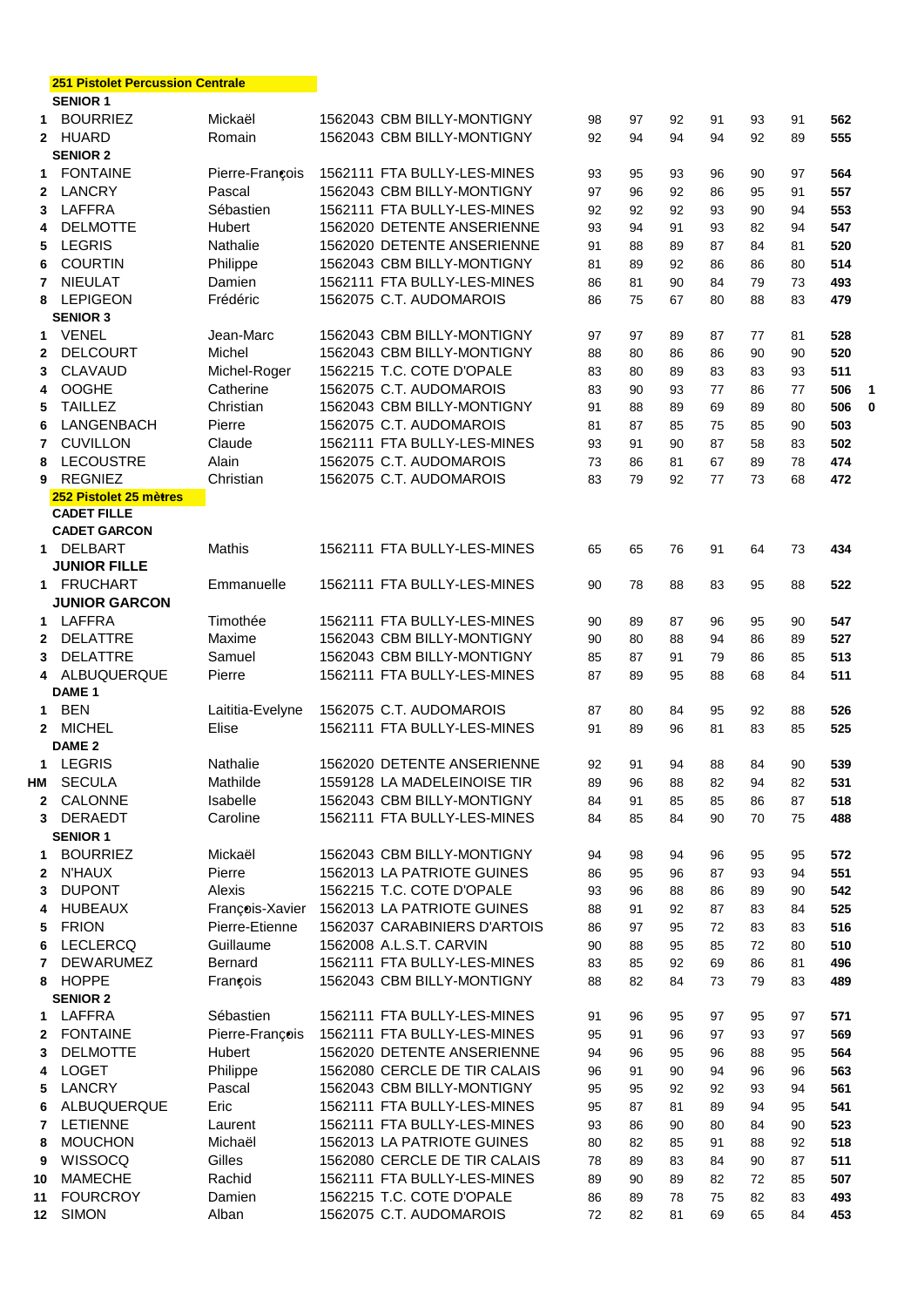|                | <b>SENIOR 3</b>                |                  |                              |      |                   |                        |            |                  |            |       |
|----------------|--------------------------------|------------------|------------------------------|------|-------------------|------------------------|------------|------------------|------------|-------|
| 1              | <b>POLLET</b>                  | Roger            | 1562111 FTA BULLY-LES-MINES  | 90   | 90                | 87                     | 84         | 95               | 75         | 521   |
| 2              | LANGENBACH                     | Pierre           | 1562075 C.T. AUDOMAROIS      | 82   | 80                | 89                     | 82         | 83               | 82         | 498   |
| 3              | <b>CLAVAUD</b>                 | Michel-Roger     | 1562215 T.C. COTE D'OPALE    | 84   | 76                | 79                     | 90         | 81               | 86         | 496   |
| 4              | <b>LHOTE</b>                   | Ghislain         | 1562111 FTA BULLY-LES-MINES  | 87   | 87                | 87                     | 82         | 85               | 67         | 495   |
| 5              | <b>DELCOURT</b>                | Michel           | 1562043 CBM BILLY-MONTIGNY   | 76   | 79                | 78                     | 90         | 83               | 85         | 491   |
| 6              | <b>CUVILLON</b>                | Claude           | 1562111 FTA BULLY-LES-MINES  | 90   | 89                | 88                     | 70         | 74               | 76         | 487   |
| $\overline{7}$ | <b>REGNIEZ</b>                 | Christian        | 1562075 C.T. AUDOMAROIS      | 84   | 84                | 87                     | 68         | 79               | 83         | 485   |
|                | 253 Pistolet Vitesse 25 mètres |                  |                              |      |                   |                        |            |                  |            |       |
|                | <b>CADET GARCON</b>            |                  |                              |      |                   |                        |            |                  |            |       |
|                | 1 DELBART                      | <b>Mathis</b>    | 1562111 FTA BULLY-LES-MINES  | 79   | 78                | 72                     | 56         | 83               | 60         | 428   |
|                | <b>JUNIOR GARCON</b>           |                  |                              |      |                   |                        |            |                  |            |       |
| 1.             | <b>MOCZKO</b>                  | Théo             | 1562111 FTA BULLY-LES-MINES  | 90   | 97                | 85                     | 95         | 98               | 89         | 554   |
| $\mathbf{2}$   | LAFFRA                         | Timothée         | 1562111 FTA BULLY-LES-MINES  | 92   | 84                | 83                     | 95         | 90               | 90         | 534   |
| 3              | <b>DELATTRE</b>                | Samuel           | 1562043 CBM BILLY-MONTIGNY   | 75   | 79                | 66                     | 85         | 68               | 79         | 452   |
|                | <b>DELATTRE</b>                | Maxime           | 1562043 CBM BILLY-MONTIGNY   | 87   | 83                | 35                     | 65         | 81               | 74         | 425   |
|                | <b>SENIOR 1</b>                |                  |                              |      |                   |                        |            |                  |            |       |
| 1              | <b>DUQUENNE</b>                | Florian          | 1562309 T.S. LONGUENESSE     | 90   | 93                | 78                     | 89         | 83               | 78         | 511   |
|                | 2 LEVERT                       | Damien           | 1562111 FTA BULLY-LES-MINES  | 82   | 72                | 32                     | 90         | 73               | 61         | 410   |
|                | <b>SENIOR 2</b>                |                  |                              |      |                   |                        |            |                  |            |       |
|                | 1 LAFFRA                       | Sébastien        | 1562111 FTA BULLY-LES-MINES  | 96   | 94                | 83                     | 94         | 91               | 80         | 538   |
|                | 2 GASIOROWSKI                  | Christian        | 1562043 CBM BILLY-MONTIGNY   | 79   | 85                | 61                     | 65         | 79               | 56         | 425   |
| 3              | <b>POLLET</b>                  | Roger            | 1562111 FTA BULLY-LES-MINES  | 82   | 81                | 51                     | 83         | 75               | 50         | 422   |
|                | 500 Pistolet 50 mètres         |                  |                              |      |                   |                        |            |                  |            |       |
|                | DAME <sub>1</sub>              |                  |                              |      |                   |                        |            |                  |            |       |
|                | 1 LEGRIS                       | Nathalie         | 1562020 DETENTE ANSERIENNE   | 81   | 79                | 81                     | 80         | 78               | 81         | 480   |
| $\mathbf{2}$   | <b>BEN</b>                     | Laititia-Evelyne | 1562075 C.T. AUDOMAROIS      | 78   | 85                | 79                     | 76         | 71               | 74         | 463   |
| НM             | <b>SECULA</b>                  | Mathilde         | 1559128 LA MADELEINOISE TIR  | 80   | 80                | 70                     | 74         | 74               | 71         | 449   |
| 3              | CANDELIER                      | Sylvie           | 1562043 CBM BILLY-MONTIGNY   | 65   | 71                | 59                     | 81         | 74               | 72         | 422   |
|                | CALONNE                        | Isabelle         | 1562043 CBM BILLY-MONTIGNY   | 56   | 64                | 71                     | 72         | 56               | 64         | 383   |
|                | <b>SENIOR 1</b>                |                  |                              |      |                   |                        |            |                  |            |       |
| 1              | <b>FRION</b>                   | Pierre-Etienne   | 1562037 CARABINIERS D'ARTOIS | 82   | 78                | 88                     | 85         | 82               | 85         | 500   |
| $\mathbf{2}$   | <b>DEWAELE</b>                 | Matthieu         | 1562111 FTA BULLY-LES-MINES  | 79   | 76                | 80                     | 80         | 85               | 76         | 476   |
| 3              | <b>BRAURE</b>                  | Freddy           | 1562309 T.S. LONGUENESSE     | 67   | 76                | 72                     | 81         | 77               | 73         | 446   |
|                | 4 HOPPE<br><b>SENIOR 2</b>     | François         | 1562043 CBM BILLY-MONTIGNY   | 56   | 68                | 75                     | 64         | 68               | 66         | 397   |
| 1              | <b>FOURCROY</b>                | Damien           | 1562215 T.C. COTE D'OPALE    | 82   | 91                | 90                     | 76         |                  |            | 497   |
| $\mathbf{2}$   | <b>FONTAINE</b>                | Pierre-François  | 1562111 FTA BULLY-LES-MINES  | 85   | 79                | 86                     | 82         | 83<br>80         | 75<br>84   | 496   |
| 3              | ALBUQUERQUE                    | Eric             | 1562111 FTA BULLY-LES-MINES  | 72   | 71                |                        | 81         | 85               | 79         | 466   |
|                | <b>SENIOR 3</b>                |                  |                              |      |                   | 78                     |            |                  |            |       |
|                | <b>CUVILLON</b>                | Claude           | 1562111 FTA BULLY-LES-MINES  | 77   | 81                | 79                     | 81         | 81               | 87         | 486   |
| 2              | <b>LHOTE</b>                   | Ghislain         | 1562111 FTA BULLY-LES-MINES  | 72   | 77                | 75                     | 75         | 76               | 85         | 460   |
| 3              | <b>POLLET</b>                  | Roger            | 1562111 FTA BULLY-LES-MINES  | 73   | 72                | 70                     | 73         | 64               | 85         | 437   |
| 4              | DELAHAYE                       | Michel           | 1562309 T.S. LONGUENESSE     | 70   | 70                | 77                     | 72         | 65               | 75         | 429   |
| 5              | LANGENBACH                     | Pierre           | 1562075 C.T. AUDOMAROIS      | 52   | 51                | 66                     | 65         | 49               | 66         | 349   |
|                | 501 Carabine 60 balles couché  |                  |                              |      |                   |                        |            |                  |            |       |
|                | <b>MINIME GARCON</b>           |                  |                              |      |                   |                        |            |                  |            |       |
|                | 1 HAINGUE                      | Emilien          | 1562043 CBM BILLY-MONTIGNY   | 93,3 | 87,2              |                        | 86,2 82,2  | 94,7             | 95,7       | 539,3 |
|                | <b>CADET FILLE</b>             |                  |                              |      |                   |                        |            |                  |            |       |
|                | 1 QUINDROIT                    | Léa              | 1562111 FTA BULLY-LES-MINES  | 97,4 | 94,5              | 99,1                   | 98,3       | 98,0             | 99,6       | 586,9 |
| $\mathbf{2}$   | MAINVIS                        | Océane           | 1562013 LA PATRIOTE GUINES   | 96,5 | 98,6              |                        | 95,6 101,1 | 94,0             | 98,0       | 583,8 |
|                | 3 MINCHE                       | Estelle          | 1562043 CBM BILLY-MONTIGNY   | 91,7 | 86,8              | 80,5                   | 73,6       | 88,4             | 90,5       | 511,5 |
|                | <b>CADET GARCON</b>            |                  |                              |      |                   |                        |            |                  |            |       |
|                | 1 RICHIR                       | Clément          | 1562111 FTA BULLY-LES-MINES  | 98,0 |                   | 101,8 100,3 100,5      |            | 97,9             | 98,1       | 596,6 |
|                | 2 HUBERT                       | Yanis            | 1562111 FTA BULLY-LES-MINES  | 97,6 | 97,7              |                        | 99,2 96,4  | 96,2             | 95,7       | 582,8 |
|                | <b>JUNIOR FILLE</b>            |                  |                              |      |                   |                        |            |                  |            |       |
|                | 1 POURRE                       | Gaëlle           | 1562013 LA PATRIOTE GUINES   |      |                   | 97,6 101,6 102,2 102,7 |            | 99,0             | 98,1       | 601,2 |
|                | <b>JUNIOR GARCON</b>           |                  |                              |      |                   |                        |            |                  |            |       |
| 1.             | DEMOL                          | Hugo             | 1562309 T.S. LONGUENESSE     |      | 100,2 101,7 100,6 |                        |            | 98,7 100,2 101,5 |            | 602,9 |
| $\mathbf{2}$   | PERARD                         | Kylian           | 1562021 A.L. D'ARQUES        | 99,0 |                   | 97,5 100,8 102,3       |            |                  | 98,8 101,3 | 599,7 |
| 3              | <b>DELATTRE</b>                | Théo             | 1562309 T.S. LONGUENESSE     |      | 99,8 101,7        | 99,5                   |            | 97,8 100,2       | 94,1       | 593,1 |
| 4              | <b>BREGNARD</b>                | Louis            | 1562021 A.L. D'ARQUES        | 93,1 | 93,7              | 94,2                   | 97,6       |                  | 96,2 100,2 | 575,0 |
| 5              | <b>FLORET</b>                  | Théo             | 1562111 FTA BULLY-LES-MINES  | 90,9 | 91,6              | 93,6                   | 92,6       | 97,2             | 91,5       | 557,4 |
|                | 501 Carabine 60 balles couché  |                  |                              |      |                   |                        |            |                  |            |       |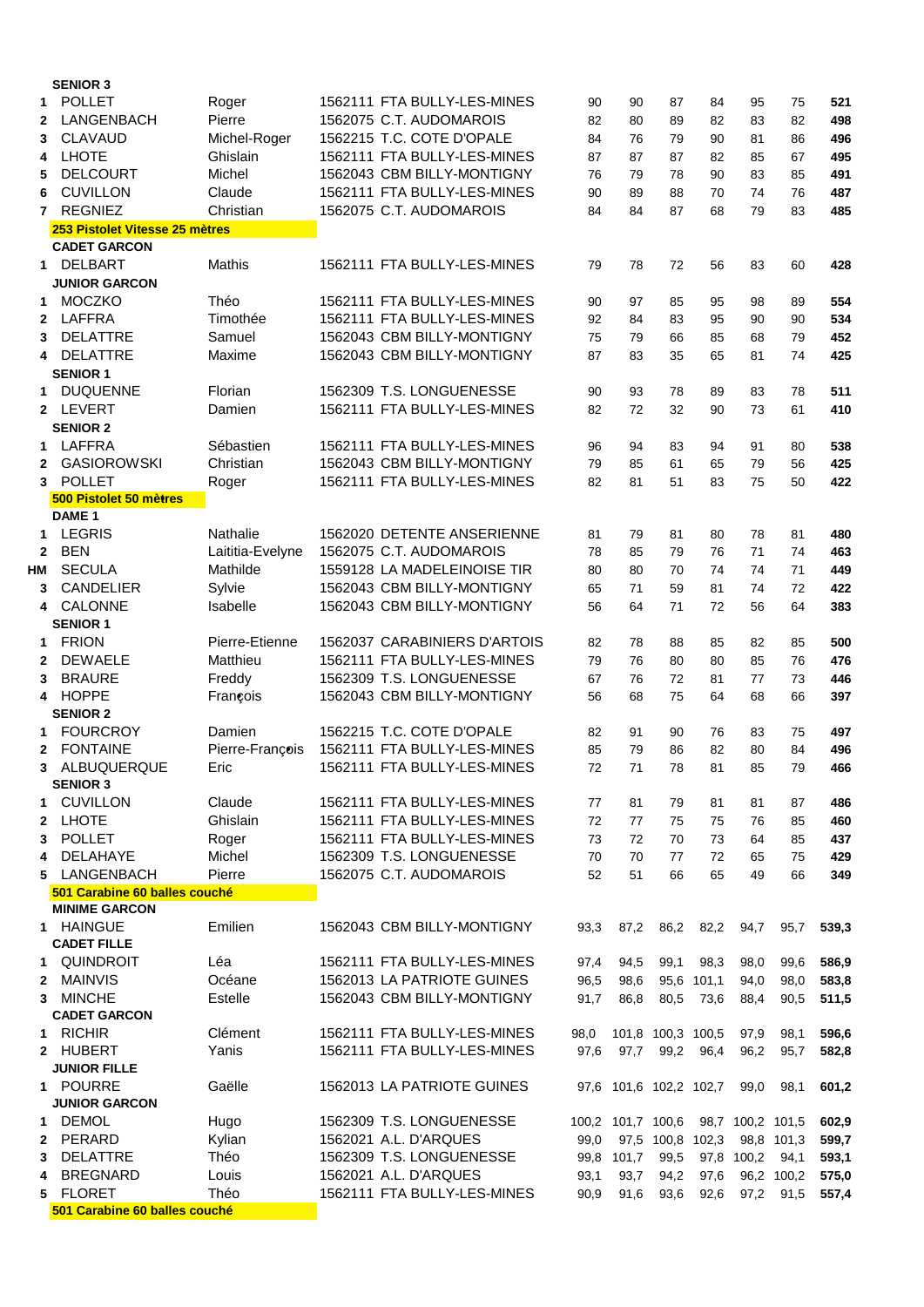| 1            | <b>NEYRINCK</b>            | Sabrina       | 1562111 FTA BULLY-LES-MINES                 | 99,6     |                                     | 99,2 100,9 102,5 101,9 103,4 |                        |                  |            | 607,5 |    |
|--------------|----------------------------|---------------|---------------------------------------------|----------|-------------------------------------|------------------------------|------------------------|------------------|------------|-------|----|
| $\mathbf{2}$ | <b>BREGNARD</b>            | Elise         | 1562021 A.L. D'ARQUES                       | 96,6     | 99,3                                |                              | 99,6 101,8 103,2 102,0 |                  |            | 602,5 |    |
| 3            | LAFFRA                     | Sandrine      | 1562111 FTA BULLY-LES-MINES                 | 97,5     | 96,9                                |                              | 97,0 101,6 100,6       |                  | 99,6       | 593,2 | 19 |
| 4            | <b>DIDIER</b>              | Gaëlle        | 1562111 FTA BULLY-LES-MINES                 | 99,5     | 100,7                               |                              | 95,2 100,8             | 99,6             | 97,4       | 593,2 | 18 |
| 5            | LEFEBVRE                   | Morgane       | 1562111 FTA BULLY-LES-MINES                 | 98,6     | 99.0                                | 100,3                        |                        | 95,3 100,8       | 98,7       | 592,7 |    |
| 6            | <b>RAMBERT</b>             | Tiffanie      | 1562021 A.L. D'ARQUES                       | 99,6     | 97,8                                | 95,2                         | 94,1                   | 98,3             | 98,1       | 583,1 |    |
| 7            | <b>GOLLIOT</b>             | Céline        | 1562021 A.L. D'ARQUES                       | 99,2     | 94,1                                | 95,3                         | 94,8                   | 94,7             | 97,9       | 576,0 |    |
| 8            | <b>GAUTIER</b>             | Laura         | 1562021 A.L. D'ARQUES                       | 90,5     | 96,1                                | 88,6                         | 94,1                   | 94,2             | 96,2       | 559,7 |    |
|              | DAME <sub>2</sub>          |               |                                             |          |                                     |                              |                        |                  |            |       |    |
| 1            | <b>DEPRET</b>              | Marie-Thérèse | 1562111 FTA BULLY-LES-MINES                 |          | 99,9 102,6                          | 99,6                         |                        | 98,5 102,0 101,4 |            | 604,0 |    |
| $\mathbf{2}$ | <b>BEAUVOIS</b>            | Marie-Paule   | 1562043 CBM BILLY-MONTIGNY                  | 99,0     | 98,6                                | 99,5                         | 98,0                   | 98,3             | 99,4       | 592,8 |    |
| 3            | <b>HERMANT CHAUPIN</b>     | Emmanuelle    | 1562111 FTA BULLY-LES-MINES                 | 92,1     | 99,2                                | 97,7                         | 96,7                   | 98,4             | 96,4       | 580,5 |    |
|              | <b>SENIOR 1</b>            |               |                                             |          |                                     |                              |                        |                  |            |       |    |
| HМ           | <b>GHESQUIERE</b>          |               | David-Alexandre 1559186 O.S.M. LOMMOIS S.T. |          | 102 103,4 100,7 101,0 102,3 102,9   |                              |                        |                  |            | 612,0 |    |
| 1            | <b>BOULMIER</b>            | Thomas        | 1562111 FTA BULLY-LES-MINES                 |          | 95,9 101,5 101,3 101,0 104,7 101,7  |                              |                        |                  |            | 606,1 |    |
| $\mathbf{2}$ | DERAEDT                    | Arthur        | 1562111 FTA BULLY-LES-MINES                 |          | 96,3 101,7 100,4 100,2 102,3        |                              |                        |                  | 99,5       | 600,4 |    |
| 3            | <b>DAMLENCOURT</b>         | Christian     | 1562043 CBM BILLY-MONTIGNY                  |          | 101 101,0                           | 99,0                         | 98,3                   |                  | 98,9 100,3 | 598,8 |    |
| 4            | LEROY                      | Pierre        | 1562021 A.L. D'ARQUES                       | 98,2     | 96,6                                |                              | 99,7 101,2 100,4 101,5 |                  |            | 597,6 |    |
| 5            | <b>MAITREJEAN</b>          | Alexis        | 1562013 LA PATRIOTE GUINES                  | 92,9     |                                     | 96,5 100,6                   | 99,6                   |                  | 99.2 102.4 | 591,2 |    |
| 6            | <b>KUMM</b>                | Robin         | 1562111 FTA BULLY-LES-MINES                 | 96,8     |                                     | 94,3 101,5                   | 96,2                   | 96,1             | 97,8       | 582,7 |    |
| 7            | <b>DUYME</b>               | Rodrigue      | 1562021 A.L. D'ARQUES                       | 90,5     | 91,7                                | 92,0                         | 94,6                   | 93,6             | 96,1       | 558,5 |    |
| 8            | <b>DUYME</b>               | Dimitri       | 1562021 A.L. D'ARQUES                       | 91,2     | 88,7                                | 90,1                         | 93,4                   | 89,6             | 91,3       | 544,3 |    |
|              | <b>SENIOR 2</b>            |               |                                             |          |                                     |                              |                        |                  |            |       |    |
| НМ           | <b>CARPENTIER</b>          | <b>Didier</b> | 1559186 O.S.M. LOMMOIS S.T.                 |          | 100,3 102,3 105,1 102,4 104,2 102,4 |                              |                        |                  |            | 616,7 |    |
| 1            | <b>DUQUESNE</b>            | Olivier       | 1562111 FTA BULLY-LES-MINES                 | 101,9    |                                     | 98.8 101.6                   |                        | 98,0 101,9 101,3 |            | 603,5 |    |
| $\mathbf{2}$ | ALBUQUERQUE                | Eric          | 1562111 FTA BULLY-LES-MINES                 | 102,2    | 100,1                               | 98,8                         | 97,8                   |                  | 99,1 100,3 | 598,3 |    |
| 3            | <b>MONCHIET</b>            | Jean-François | 1562043 CBM BILLY-MONTIGNY                  | 99,8     | 98,8                                | 98,6                         |                        | 98,6 101,7       | 98,9       | 596,4 |    |
|              | <b>CARTIERRE</b>           | Marc          | 1562111 FTA BULLY-LES-MINES                 | 97,3     | 99,6                                | 100,6                        | 98,4                   | 99,3             | 98,3       | 593,5 |    |
| 5            | <b>MAITRE JEAN</b>         | Olivier       | 1562013 LA PATRIOTE GUINES                  | 99,4     | 93,2                                | 97,2                         | 97,6                   |                  | 98,2 100,8 | 586,4 |    |
|              | <b>SENIOR 3</b>            |               |                                             |          |                                     |                              |                        |                  |            |       |    |
| 1            | <b>KLINCKEMAILLIE</b>      | Renaud        | 1562111 FTA BULLY-LES-MINES                 |          | 101,9 100,5                         |                              | 95,5 102,4 103,8 100,7 |                  |            | 604,8 |    |
| $\mathbf{2}$ | <b>BLONDEAU</b>            | Daniel        | 1562111 FTA BULLY-LES-MINES                 | 100,1    |                                     | 100,0 101,5 101,0            |                        |                  | 98,1 101,3 | 602,0 |    |
| 3            | <b>BERGER</b>              | Martial       | 1562111 FTA BULLY-LES-MINES                 | 97,5     | 99,0                                | 98,9                         | 98,7                   | 98,2             | 99,5       | 591,8 |    |
| 4            | <b>GODRY</b>               | Eric          | 1562043 CBM BILLY-MONTIGNY                  | 101,2    | 97,0                                | 99,4                         | 89,2                   | 99,4             | 97,6       | 583,8 |    |
| 5            | VANDENBUSSCHE              | Didier        | 1562043 CBM BILLY-MONTIGNY                  | 97,7     | 95,8                                | 94,9                         | 96,4                   | 91,6             | 98,9       | 575,3 |    |
|              | <b>503 Carabine 3 x 40</b> |               |                                             |          |                                     |                              |                        |                  |            |       |    |
|              | <b>CADET FILLE</b>         |               |                                             |          |                                     |                              |                        |                  |            |       |    |
|              | 1 QUINDROIT                | Léa           | 1562111 FTA BULLY-LES-MINES                 | 89       | 89                                  | 89                           | 86                     | 94               | 93         |       |    |
|              |                            |               |                                             | 96       | 96                                  | 91                           | 85                     | 79               | 81         | 1068  |    |
|              | 2 MAINVIS                  | Océane        | 1562013 LA PATRIOTE GUINES                  | 86       | 84                                  | 81                           | 88                     | 91               | 98         |       |    |
|              |                            |               |                                             | 91       | 98                                  | 85                           | 79                     | 86               | 82         | 1049  |    |
|              | <b>CADET GARCON</b>        |               |                                             |          |                                     |                              |                        |                  |            |       |    |
|              | 1 RICHIR                   | Clément       | 1562111 FTA BULLY-LES-MINES                 | 95       | 92                                  | 94                           | 92                     | 93               | 95         |       |    |
|              |                            |               |                                             | 91       | 91                                  | 91                           | 87                     | 89               | 86         | 1096  |    |
|              | <b>JUNIOR GARCON</b>       |               |                                             |          |                                     |                              |                        |                  |            |       |    |
| 1.           | <b>DEMOL</b>               | Hugo          | 1562309 T.S. LONGUENESSE                    | 92       | 93                                  | 91                           | 94                     | 100              | 95         |       |    |
|              |                            |               |                                             | 94       | 93                                  | 91                           | 94                     | 91               | 94         | 1122  |    |
|              | 2 DELATTRE                 | Théo          | 1562309 T.S. LONGUENESSE                    | 96       | 90                                  | 90                           | 88                     | 97               | 96         |       |    |
|              |                            |               |                                             | 91       | 94                                  | 84                           | 89                     | 88               | 89         | 1092  |    |
|              | 3 PERARD                   | Kylian        | 1562021 A.L. D'ARQUES                       | 88       | 90                                  | 83                           | 89                     | 95               | 92         |       |    |
|              |                            |               |                                             | 86       | 92                                  | 88                           | 87                     | 81               | 84         | 1055  |    |
|              | 4 BREGNARD                 | Louis         | 1562021 A.L. D'ARQUES                       | 85       | 82                                  | 80                           | 75                     | 94               | 96         |       |    |
|              |                            |               |                                             | 94       | 95                                  | 64                           | 70                     | 73               | 59         | 967   |    |
|              | DAME <sub>1</sub>          |               |                                             |          |                                     |                              |                        |                  |            |       |    |
| 1.           | <b>DIDIER</b>              | Gaëlle        | 1562111 FTA BULLY-LES-MINES                 | 92       | 92                                  | 91                           | 91                     | 95               | 94         |       |    |
|              |                            |               |                                             | 96       | 97                                  | 86                           | 88                     | 88               | 91         | 1101  |    |
|              | 2 BREGNARD                 | Elise         | 1562021 A.L. D'ARQUES                       | 89       | 91                                  | 90                           | 92                     | 95               | 91         |       |    |
|              |                            |               |                                             | 93       | 93                                  | 79                           | 89                     | 86               | 90         | 1078  |    |
|              | 3 RAMBERT                  | Tiffanie      | 1562021 A.L. D'ARQUES                       | 86<br>92 | 84<br>87                            | 86<br>76                     | 87<br>84               | 91<br>80         | 95<br>79   | 1027  |    |
|              | <b>GAUTIER</b>             | Laura         | 1562021 A.L. D'ARQUES                       | 88       | 81                                  | 90                           | 81                     |                  | 86         |       |    |
|              |                            |               |                                             | 91       | 90                                  | 69                           | 86                     | 86<br>82         | 85         | 1015  |    |
|              | 5 GOLLIOT                  | Céline        | 1562021 A.L. D'ARQUES                       | 75       | 76                                  | 61                           | 69                     | 92               | 91         |       |    |
|              |                            |               |                                             |          |                                     |                              |                        |                  |            |       |    |

**DAME 1**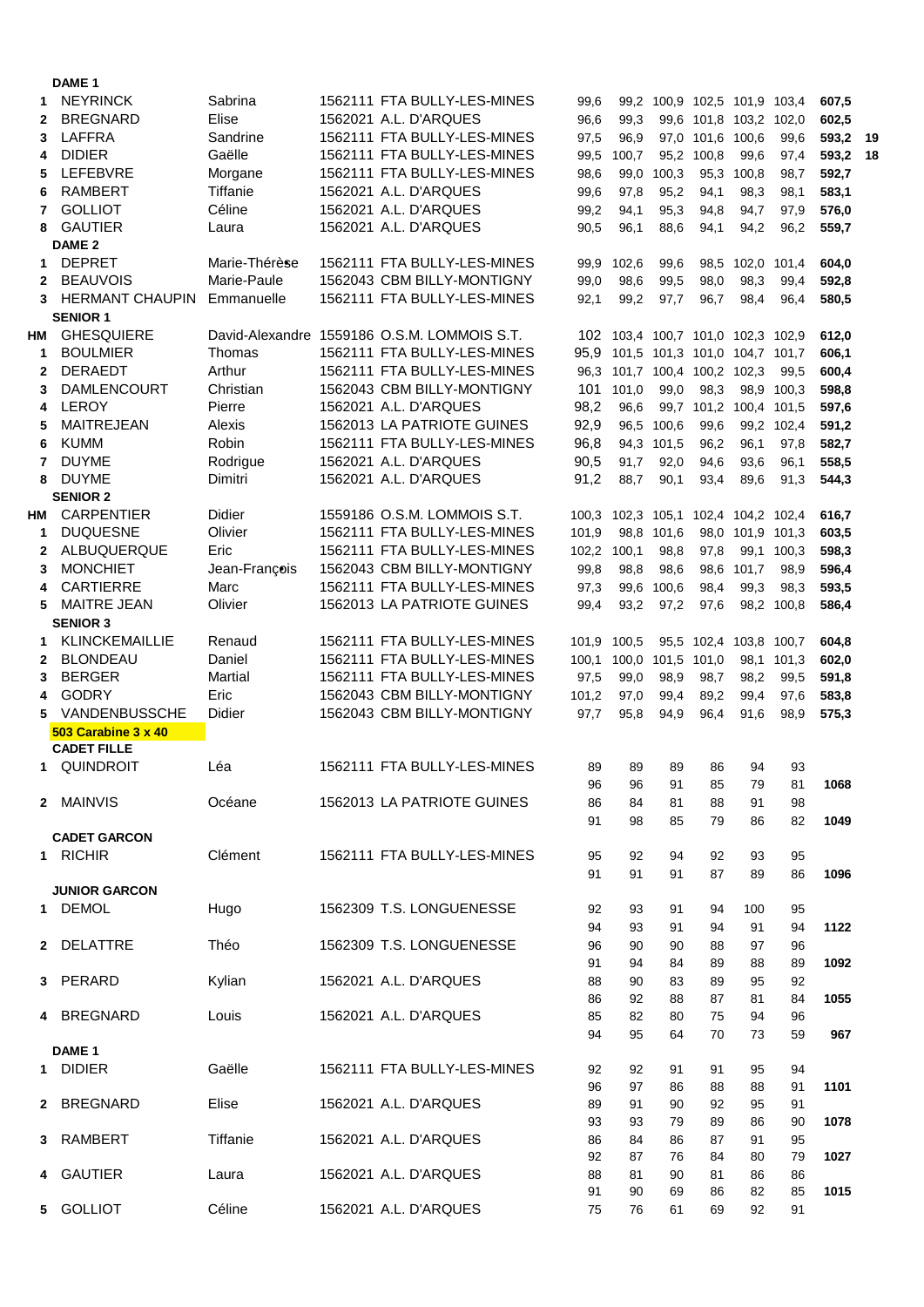|                |                                                 |            |                                             | 88    | 92        | 81                                  | 75   | 76               | 85    | 961   |
|----------------|-------------------------------------------------|------------|---------------------------------------------|-------|-----------|-------------------------------------|------|------------------|-------|-------|
|                | <b>SENIOR 1</b>                                 |            |                                             |       |           |                                     |      |                  |       |       |
| 1              | <b>DERAEDT</b>                                  | Arthur     | 1562111 FTA BULLY-LES-MINES                 | 93    | 93        | 91                                  | 93   | 97               | 96    |       |
|                |                                                 |            |                                             | 95    | 100       | 91                                  | 86   | 93               | 94    | 1122  |
|                | 2 LEROY                                         | Pierre     | 1562021 A.L. D'ARQUES                       | 88    | 85        | 97                                  | 91   | 95               | 94    |       |
|                |                                                 |            |                                             | 99    | 97        | 90                                  | 88   | 93               | 92    | 1109  |
| 3              | <b>BOULMIER</b>                                 | Thomas     | 1562111 FTA BULLY-LES-MINES                 | 89    | 89        | 82                                  | 82   | 96               | 97    |       |
|                |                                                 |            |                                             | 96    | 97        | 90                                  | 92   | 88               | 88    | 1086  |
| HМ             | <b>GHESQUIERE</b>                               |            | David-Alexandre 1559186 O.S.M. LOMMOIS S.T. | 81    | 92        | 87                                  | 90   | 97               | 98    |       |
|                |                                                 |            |                                             | 97    | 95        | 95                                  | 78   | 85               | 86    | 1081  |
| 4              | <b>DAMLENCOURT</b>                              | Christian  | 1562043 CBM BILLY-MONTIGNY                  | 88    | 86        | 92                                  | 91   | 95               | 94    |       |
|                |                                                 |            |                                             | 88    | 94        | 89                                  | 81   | 87               | 84    | 1069  |
|                | 571 HP R6 - Carabine 60 B couché 50m (SH1)      |            |                                             |       |           |                                     |      |                  |       |       |
|                | <b>SENIOR 1</b>                                 |            |                                             |       |           |                                     |      |                  |       |       |
| 1.             | <b>DEDOURGE</b>                                 | Séverine   | 1562021 A.L. D'ARQUES                       | 103.2 |           | 98.9 101.6 101.4                    |      | 99,8             | 97,9  | 602,8 |
| 2              | <b>HERBIET</b>                                  | Nathalie   | 1562111 FTA BULLY-LES-MINES                 | 95,2  | 101,0     | 96,3                                | 98,2 | 98,1             | 99,0  | 587,8 |
| 3              | <b>BOULANGER</b>                                | Rémi       | 1562021 A.L. D'ARQUES                       | 98,0  | 87,5      | 97,3                                | 99,5 | 99,5             | 100,2 | 582,0 |
| 4              | ALBAUT                                          | Delphine   | 1562021 A.L. D'ARQUES                       | 89,6  | 93,6      | 88                                  | 91,1 | 81,8             | 78,4  | 522,5 |
|                | 572 HP R7 Carabine 3x40 50m (SH1)               |            |                                             |       |           |                                     |      |                  |       |       |
|                | <b>SENIOR 1</b>                                 |            |                                             |       |           |                                     |      |                  |       |       |
| $\mathbf 1$    | <b>BOULANGER</b>                                | Rémi       | 1562021 A.L. D'ARQUES                       | 92    | 97        | 92                                  | 97   | 100              | 97    |       |
|                |                                                 |            |                                             | 95    | 97        | 95                                  | 93   | 99               | 96    | 1150  |
|                | 573 HP R8 - Carabine 3x40 50m (SH1)             |            |                                             |       |           |                                     |      |                  |       |       |
|                | DAME <sub>1</sub>                               |            |                                             |       |           |                                     |      |                  |       |       |
|                | 1 HERBIET                                       | Nathalie   | 1562111 FTA BULLY-LES-MINES                 | 87    | 91        | 84                                  | 84   | 90               | 94    |       |
|                |                                                 |            |                                             | 88    | 94        | 76                                  | 78   | 81               | 87    | 1034  |
|                | 574 HP R9 - Carabine 50 m 60B Couché Pot. (SH2) |            |                                             |       |           |                                     |      |                  |       |       |
|                | <b>SENIOR 1</b>                                 |            |                                             |       |           |                                     |      |                  |       |       |
| 1              | <b>BEVE</b>                                     | Justine    | 1562021 A.L. D'ARQUES                       |       |           | 102,3 101,1 101,2 100,7 100,6 105,1 |      |                  |       | 611,0 |
| $\overline{2}$ | RAMBERT                                         | Christophe | 1562021 A.L. D'ARQUES                       |       | 100 100,6 | 99,2                                |      | 98,6 100,5 102,9 |       | 601,8 |
|                | 575 HP F12 - Carabine 50m 3x40 Pot. (SH2)       |            |                                             |       |           |                                     |      |                  |       |       |
|                | <b>SENIOR 1</b>                                 |            |                                             |       |           |                                     |      |                  |       |       |
|                | <b>RAMBERT</b>                                  | Christophe | 1562021 A.L. D'ARQUES                       | 92    | 97        | 92                                  | 97   | 95               | 97    |       |
|                |                                                 |            |                                             | 95    | 97        | 95                                  | 93   | 99               | 96    | 1145  |
|                |                                                 |            |                                             |       |           |                                     |      |                  |       |       |

**FIN**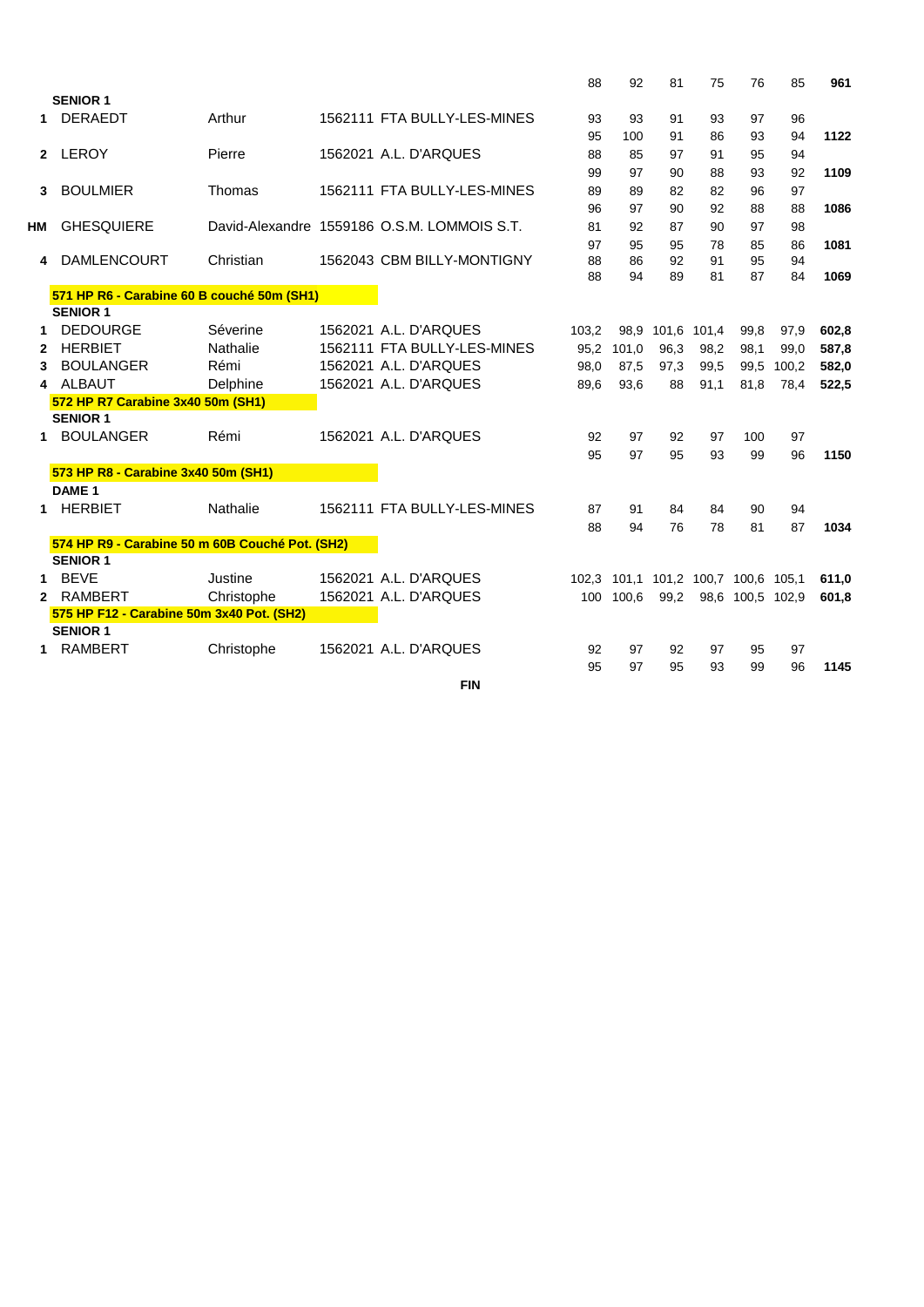

## FEDERATION FRANCAISE DE TIR COMITE DEPARTEMENTAL DE TIR DU PAS DE CALAIS CHAMPIONNAT DEPARTEMENTAL DISCIPLINE 25 et 50M ISSF BULLY LES MINES LES 23 et 24 AVRIL 2022 PALMARES PAR EQUIPE



| <b>AL Arques</b>                  | 574 HP R9 - Carabine 50 m 60B Couché Pot.<br>RAMBERT | Christophe | 601,8              | <b>BEVE</b>     | Justine         | 611   |                 |           | $\mathbf 0$ | 1212,8 | 1ère |
|-----------------------------------|------------------------------------------------------|------------|--------------------|-----------------|-----------------|-------|-----------------|-----------|-------------|--------|------|
|                                   |                                                      |            |                    |                 |                 |       |                 |           |             |        |      |
| 60 balles couché Dame 1           |                                                      |            |                    |                 |                 |       |                 |           |             |        |      |
|                                   |                                                      |            |                    |                 |                 |       |                 |           |             |        |      |
| <b>FTA Bully</b>                  | <b>DIDIER</b>                                        | Gaêlle     | 593,2              | <b>NEYRINCK</b> | Sabrina         | 607,5 | <b>LAFFRA</b>   | Sandrine  | 593,2       | 1793,9 | 1ère |
| <b>AL Arques</b>                  | <b>GAUTIER</b>                                       | Laura      | 559,7              | <b>RAMBERT</b>  | Tiffanie        | 583,1 | <b>BREGNARD</b> | Elise     | 602,5       | 1745,3 | 2ème |
|                                   |                                                      |            |                    |                 |                 |       |                 |           |             |        |      |
| 60 balles couché R6               |                                                      |            |                    |                 |                 |       |                 |           |             |        |      |
| <b>AL Arques</b>                  | <b>BOULANGER</b>                                     | Rémi       | 582                | <b>DEDOURGE</b> | Séverine        | 602,8 |                 |           |             |        | 1ère |
|                                   |                                                      |            |                    |                 |                 |       |                 |           |             | 1184,8 |      |
| 3x40 Dame 1                       |                                                      |            |                    |                 |                 |       |                 |           |             |        |      |
|                                   |                                                      |            |                    |                 |                 |       |                 |           |             |        |      |
| <b>AL Arques</b>                  | <b>GAUTIER</b>                                       | Laura      | 1015               | <b>RAMBERT</b>  | <b>Tiffanie</b> | 1027  | <b>BREGNARD</b> | Elise     | 1078        | 3120   | 1ère |
|                                   |                                                      |            |                    |                 |                 |       |                 |           |             |        |      |
| 60 balles couché Senior 1         |                                                      |            |                    |                 |                 |       |                 |           |             |        |      |
|                                   |                                                      |            |                    |                 |                 |       |                 |           |             |        |      |
| <b>FTA Bully</b>                  | <b>KUMM</b>                                          | Robin      | 582,7              | <b>BOULMIER</b> | Thomas          | 606,1 | <b>DERAEDT</b>  | Arthur    | 600,4       | 1789,2 | 1ère |
| <b>AL Arques</b>                  | LEROY                                                | Pierre     | $\overline{597,6}$ | <b>DUYME</b>    | Dimitri         | 544,3 | <b>DUYME</b>    | Rodrigue  | 558,5       | 1700,4 | 2ème |
|                                   |                                                      |            |                    |                 |                 |       |                 |           |             |        |      |
| 60 balles couché Senior 3         |                                                      |            |                    |                 |                 |       |                 |           |             |        |      |
|                                   |                                                      |            |                    |                 |                 |       |                 |           |             |        |      |
| <b>FTA Bully</b>                  | <b>KLINCKEMAILLIE</b>                                | Renaud     | 604,8              | <b>BERGER</b>   | <b>Martial</b>  | 591,8 | <b>BLONDEAU</b> | Daniel    | 602         | 1798,6 | 1ère |
|                                   |                                                      |            |                    |                 |                 |       |                 |           |             |        |      |
| <b>Pistolet 25m Senior 2</b>      |                                                      |            |                    |                 |                 |       |                 |           |             |        |      |
|                                   |                                                      |            |                    |                 |                 |       |                 |           |             |        |      |
| <b>FTA Bully</b>                  | <b>ALBUQUERQUE</b>                                   | Eric       | 541                | <b>FONTAINE</b> | Pierre          | 569   | <b>LAFFRA</b>   | Sébastien | 571         | 1681   | 1ère |
| <b>Pistolet 25m Senior 3</b>      |                                                      |            |                    |                 |                 |       |                 |           |             |        |      |
|                                   |                                                      |            |                    |                 |                 |       |                 |           |             |        |      |
| <b>FTA Bully</b>                  | <b>POLLET</b>                                        | Roger      | 521                | <b>CUVILLON</b> | Claude          | 487   | <b>LHOTE</b>    | Ghislain  | 495         | 1503   | 1ère |
|                                   |                                                      |            |                    |                 |                 |       |                 |           |             |        |      |
|                                   |                                                      |            |                    |                 |                 |       |                 |           |             |        |      |
| <b>Pistolet Standard Senior 2</b> |                                                      |            |                    |                 |                 |       |                 |           |             |        |      |
|                                   |                                                      |            |                    |                 |                 |       |                 |           |             |        |      |
| <b>FTA Bully</b>                  | <b>CHARLET</b>                                       | Christian  | 512                | <b>FONTAINE</b> | Pierre          | 534   | <b>LAFFRA</b>   | Sébastien | 550         | 1596   | 1ère |